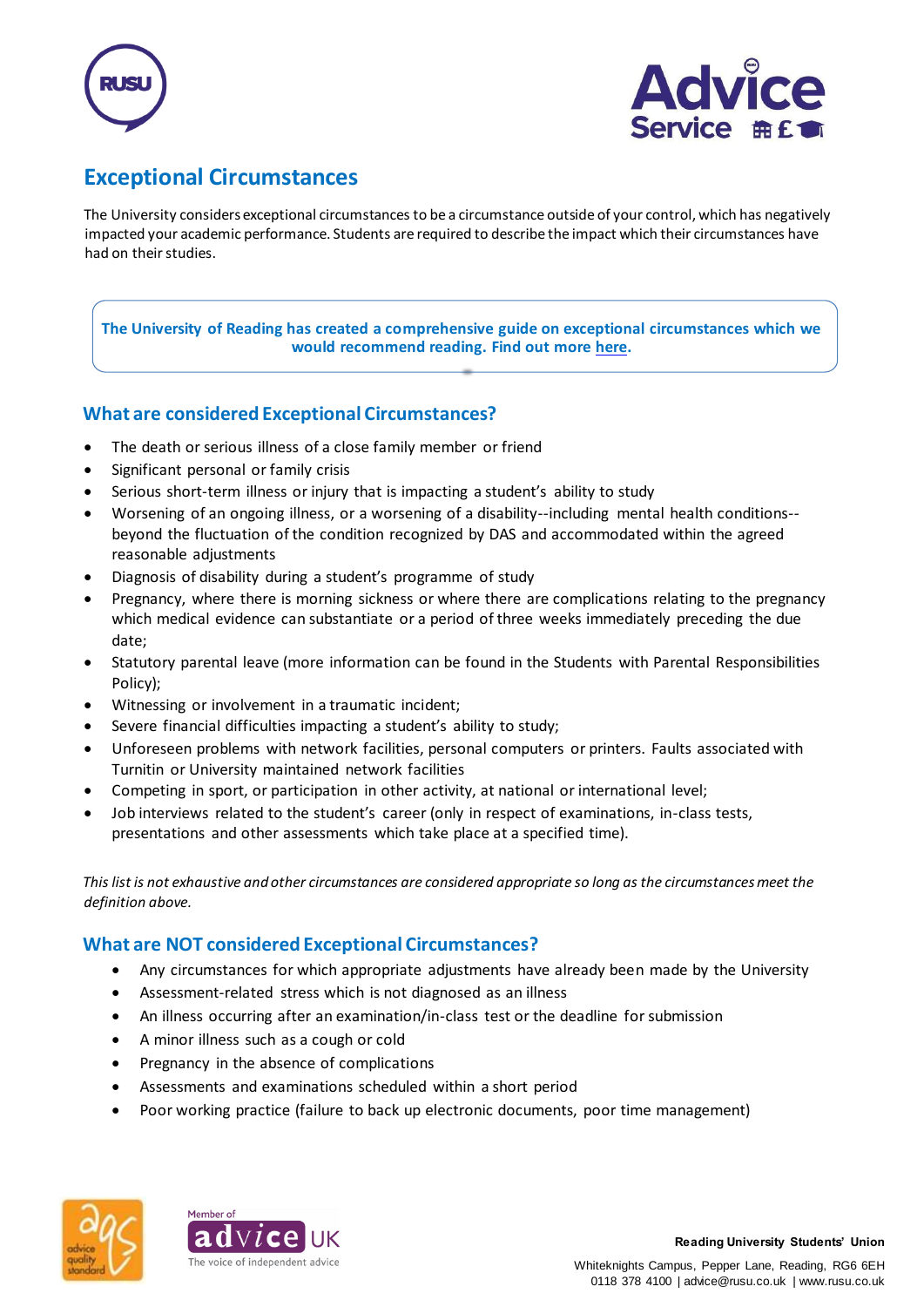



- Problems with network facilities, personal computers or printers, except in cases where the student is unable to access campus
- Where students are studying on a full-time basis, issues relating to paid employment except in cases of work placements which contribute to the programme of study
- House moves, renovations or other routine accommodation difficulties
- Holidays, including attendance at marriages, festivals and like events including religious festivals
- Circumstances claimed to be unforeseen which a reasonable person would view as foreseeable or preventable

## **When to submit an Exceptional Circumstances form?**

#### In Module Assessments (assignments, in class tests)

For module assessments, you should submit an Exceptional Circumstances (EC) form in advance of the submission date/date of test. Failing that, within five days of the due submission date.

#### Examinations

If you know in advance that you will not be able to sit your January, Summer Term, July or re-sit period examinations which are centrally organized, you should discuss your concern with your Academic Tutor and submit an Exceptional Circumstances form as soon as possible.

If you believe that your exceptional circumstance has affected your performance in a centrally organized exam, you can submit a Post Result Exception Circumstances (PREC) request within five working days of the publication of your results.

## **How do you notify the University of Exceptional Circumstances?**

- You will need to log into your RISIS account and click on the "actions" tab along the top. From there, you should be able to click on the Exceptional Circumstances Form.
- There is a video on how to do this here[: https://www.screencast.com/t/NYYGBtuQ](https://www.screencast.com/t/NYYGBtuQ).
- You will also be issued your outcome through the RISIS portal so it is important to check your account regularly after submitting your request**.**

## **What evidence do you need to submit with the Exceptional Circumstances?**

- Evidence is normally required to support an exceptional circumstances request. This evidence needs to outline your situation and provide the specific dates you have been impacted. Supporting evidence might include:
	- a) Letter from medical professional (GP, Counsellor, social worker etc.)
	- b) Death certificate/announcement
	- c) Accident report provided by Police
	- d) Letter from sporting organisation
- Late submission of Exceptional Circumstances forms submitted after the relevant deadline will not normally be considered. If, however, you were not able to submit the form due to physical or mental incapacity, hospitalization or equivalent serious circumstances out with your control, then a statement which details the reason for the lateness must be submitted in the Exceptional Circumstances form. Statements must be substantiated with evidence and will follow the normal requirements for relevant evidence.

P*lease note, any evidence that is not in the English language will need to be submitted alongside a professional English translation. Fees are usually associated with getting your documents translated, which you will be responsible for paying.*



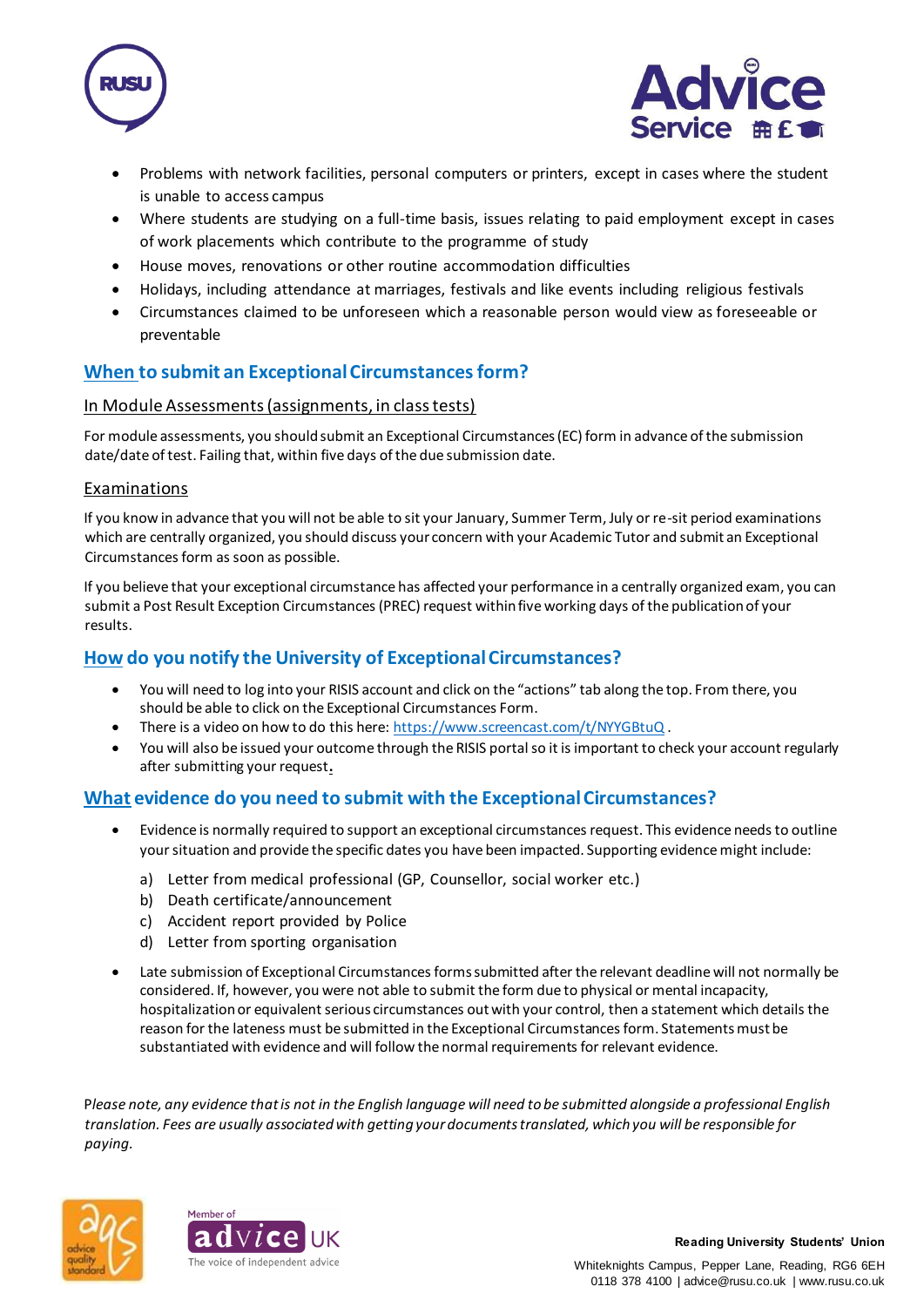



## **What outcome is possible?**

There are a range of different outcomes possible from an EC request. The most common outcomes include:

- a) DNS (deemed not to have sat) this outcome would give you the chance to sit any affected exams or assignments again as if for the first time (i.e. they would not be counted as re-sit attempts and therefore would not be capped at the pass mark).
- b) An extension- if the period of an extension goes beyond the point at which feedback will be given to other students, an alternative assignment may be set.
- c) Removal of late penalty
- d) Re-arrange a class test
- e) Alternative form of assessment
- f) Repeat year
- g) Vary the weighting of different modules
- h) Award of an Aegrotat degree or other Aegrotat award- this is d when a student is unable to complete the assessment for a programme due to illness or other exceptional circumstances, but where there is sufficient evidence, based on assessments completed and their performance, to provide a high level of assurance that they would otherwise have achieved a degree.

## **Self-certification**

You are permitted on two occasions in the course of an academic year to submit an EC request, without providing evidence. This would allow you a two-day extension for coursework.

You need to specify your exceptional circumstances and their impact on your academic work. Self-certified extensions will be granted only on the basis of allowable exceptional circumstances.

It is not permitted:

- to use a self-certified exceptional circumstance request to seek a further extension on top of an extension already granted through the standard non-self-certification exceptional circumstances route
- to use two self-certified exceptional circumstances requests consecutively for the same piece(s) of work (i.e. seeking a four-day extension in total).

In order to submit a self-certified EC request, complete the self-certification Exceptional Circumstances form on the RISIS portal. You must normally submit the self-certification Exceptional Circumstances form online before the deadline for submission of the coursework, but forms will be accepted up to two days after the deadline.